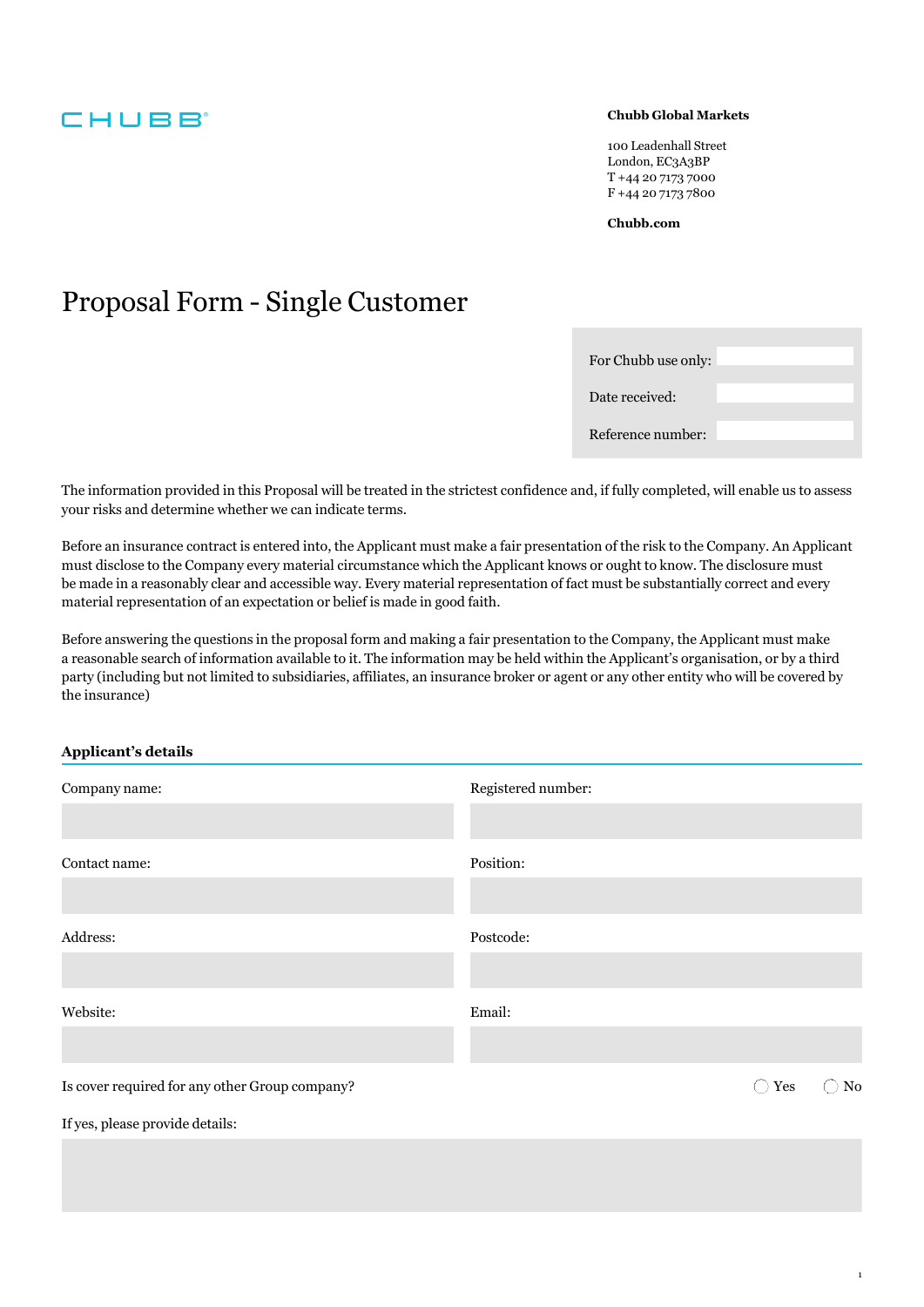#### **Business activities**

Do you act as an agent or principal?

What goods / services do you sell?

To which trade sector do you sell?

| Do you manufacture the goods that you sell? | $\bigcirc$ Yes $\bigcirc$ No |  |
|---------------------------------------------|------------------------------|--|
| Is your business seasonal?                  | $\bigcirc$ Yes $\bigcirc$ No |  |
| If yes, please provide details:             |                              |  |

**Buyer to be insured** 

Buyer name:

Buyer address:

Registered number:

Is cover required on any other company associated with this Buyer?  $\bigcirc$  Yes  $\bigcirc$  No

 $\bigcirc$  Yes

If yes, please provide details: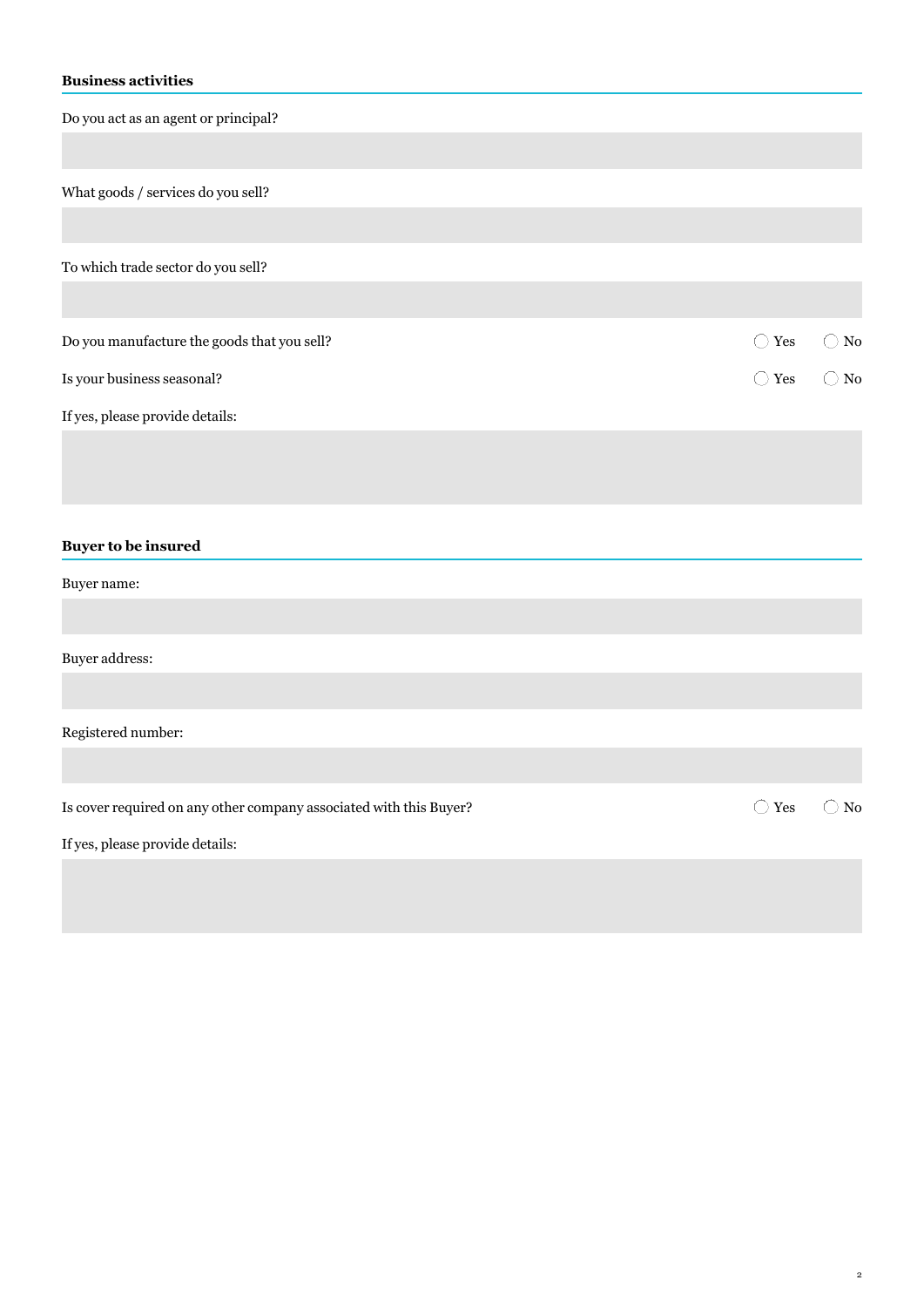#### **Contract to be insured**

Please describe the contract to be insured:

Why are you looking to insure this Buyer / contract?

Is the contract in respect of revolving business or a specific project? Please provide details:

Do you have a written supply contract with the Buyer?  $\bigcirc$  Yes  $\bigcirc$  No

If yes, please attach attached Attached

What is the period from date of contract to date of shipment?

What are the terms of payment?

Do these differ from your standard terms of payment?  $\bigcirc$  Yes  $\bigcirc$  No

If yes, please provide details:

What is the expected maximum exposure under the contract?

| Other credit insurance policies, guarantees, securities                                                             |          |     |
|---------------------------------------------------------------------------------------------------------------------|----------|-----|
| Do you presently hold any insurance policy, guarantee or security in connection with the credit risk on this Buyer? | Yes<br>( | No. |
| If yes, please provide details and date of expiry.                                                                  |          |     |
|                                                                                                                     |          |     |
| Do you factor, discount or otherwise assign your debts?                                                             | Yes      | No. |
| If yes, please provide details:                                                                                     |          |     |
|                                                                                                                     |          |     |
| Have you ever had an insurance policy cancelled or a renewal refused by an insurer?                                 | Yes      | No. |
| If yes, please provide details:                                                                                     |          |     |

 $\bigcirc$  Yes

 $\bigcirc$  Yes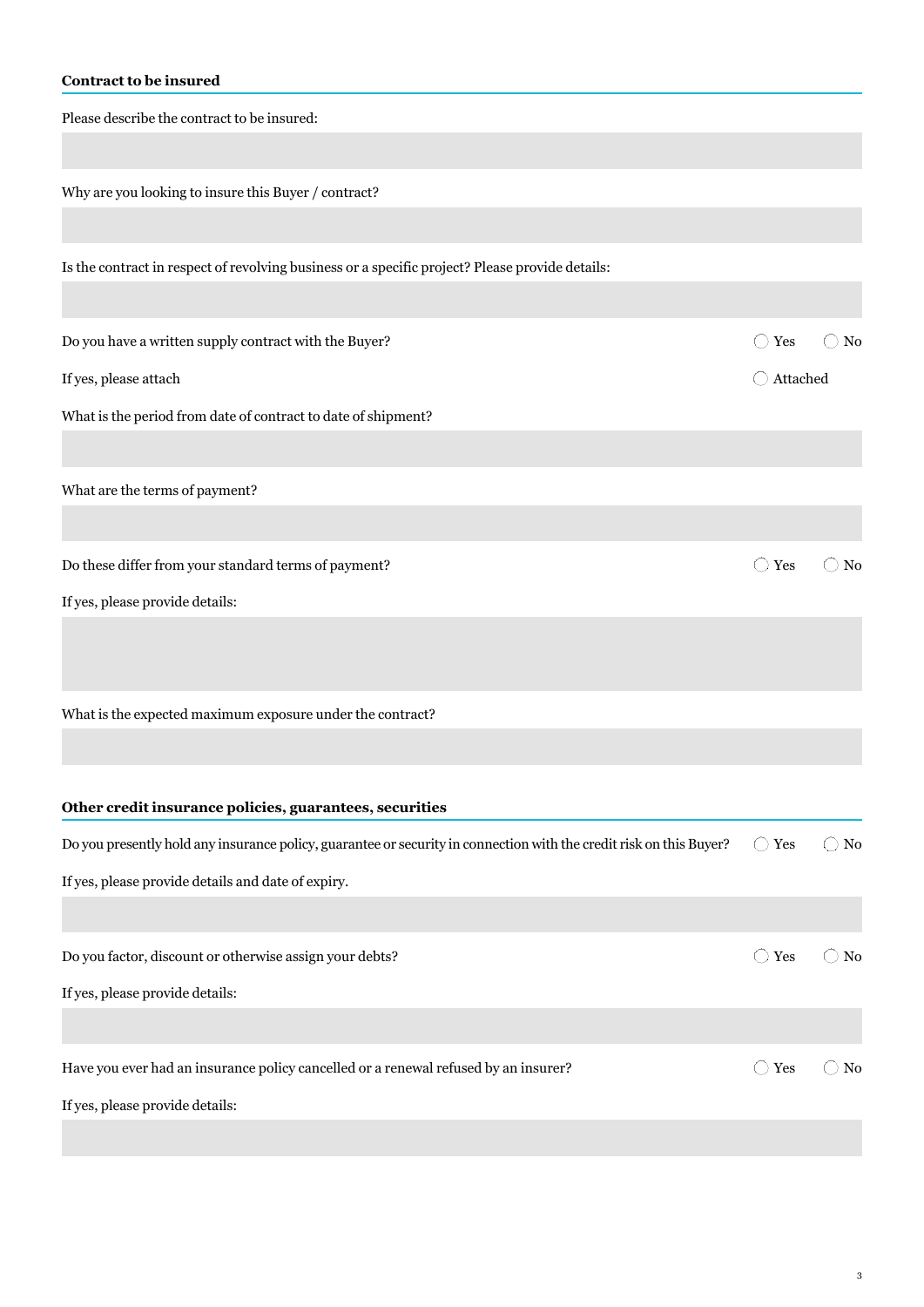#### **Trading history and terms**

| How long have you traded with this Buyer?                                              |     |      |
|----------------------------------------------------------------------------------------|-----|------|
|                                                                                        |     |      |
| Have you ever experienced payment delays or other problems in dealings with the Buyer? | Yes | ) No |
| If yes, please provide details:                                                        |     |      |
|                                                                                        |     |      |
| What is the expected turnover with this Buyer in the forthcoming 12 months?            |     |      |

#### **Current aged debt analysis for the Buyer to be insured** (please state currency)

| Range                 |                   | <b>Outstanding debt</b>    |
|-----------------------|-------------------|----------------------------|
|                       | <b>Total debt</b> | <b>Buyer to be insured</b> |
| Current (not yet due) |                   |                            |
| 1-30 days overdue     |                   |                            |
| 31-60 days overdue    |                   |                            |
| 61-90 days overdue    |                   |                            |
| Over 90 days overdue  |                   |                            |
| Total                 |                   |                            |

#### **Financial information**

| Please attach:                                    |          |
|---------------------------------------------------|----------|
| • your internal credit assessment on the Buyer    | Attached |
| • any financial information that you have on file | Attached |
| <b>Sanctions</b>                                  |          |

| Do you currently trade with any Buyers, individuals or Buyer Countries that are subject to US, EU or UK Sanctions? $\bigcirc$ | Yes | N <sub>0</sub> |
|-------------------------------------------------------------------------------------------------------------------------------|-----|----------------|
| If yes, please provide details:                                                                                               |     |                |
|                                                                                                                               |     |                |
|                                                                                                                               |     |                |
|                                                                                                                               |     |                |

 $\bigcirc$  Yes Do you carry out checks on your Buyers to ensure that they are not subject to and US, EU or UK Sanctions?  $\bigcirc$  Yes  $\bigcirc$  No